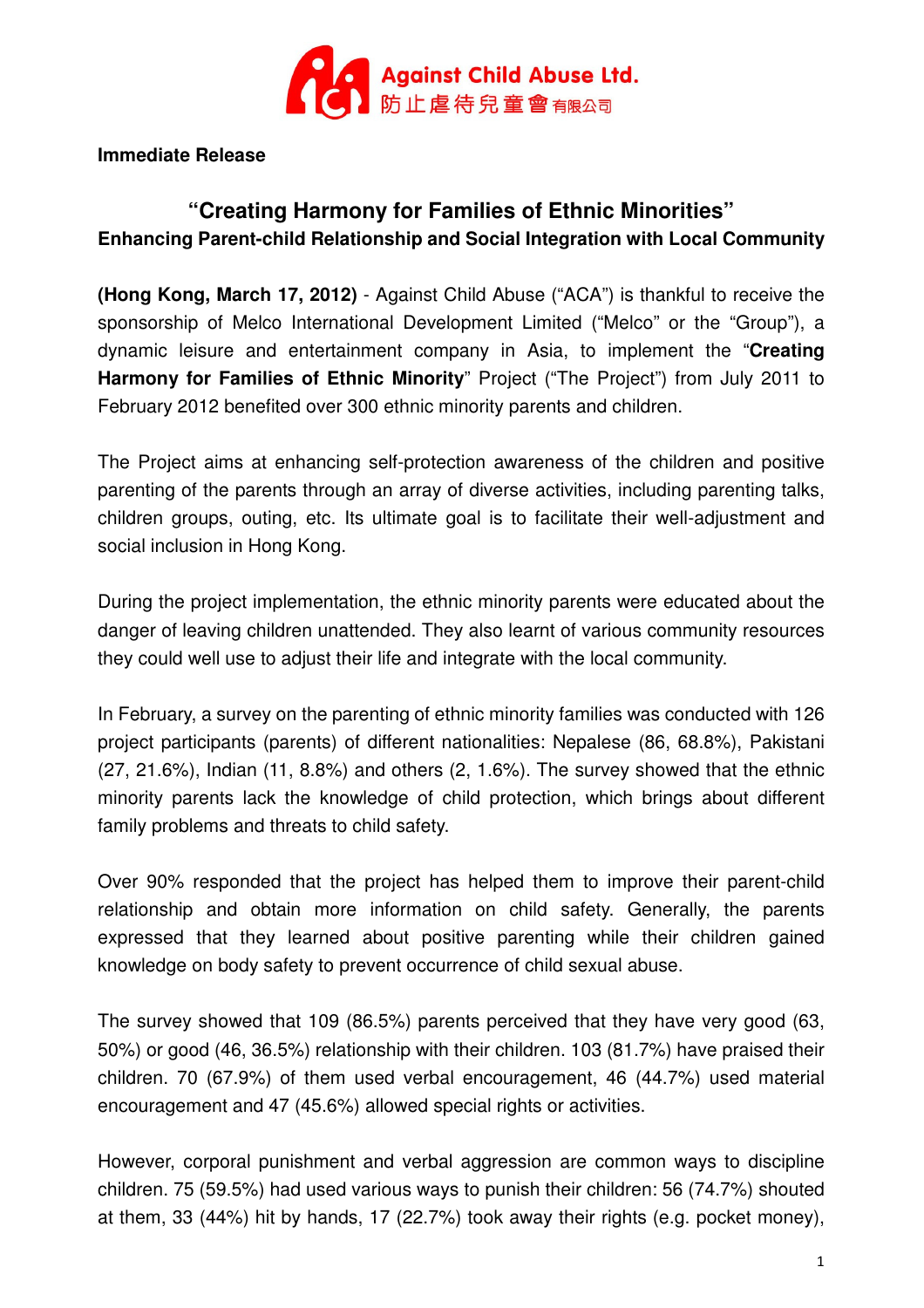

11 (14.7%) asked them to stand, and 7 (9%) hit with objects.

To explore the reasons of using corporal punishment and verbal aggression, 62 (82.6%) of the 75 parents who had punished their children explained that it was because of the children's poor living patterns, such as watching TV and playing computer games too often and using pocket money improperly.

After participating in the Project, many were aware of the negative impacts of corporal punishment: 64 (50.8%) parents understand that corporal punishment would cause emotional problems, 48 (38.1%) physical injuries, and 43 (34.1%) worse parent-child relationship.

Nevertheless, the survey results also indicated that the situation of leaving children unattended was quite serious. 47 (37.3%) of them did leave their children unattended. Of the 47 parents, majority of them (38, 80.9%) left their children unattended at home. 8 (17%) parents left children unattended for over 8 hours. 29 (61.7%) of 47 parents leaving children unattended explained that they have to work, which is also the main reason.

**Dr. Jessica Ho, Director of ACA**, said, "We believe one-time neglect can be fatal. Parents need education on child safety issues so that the problems of leaving children unattended could be minimized. Therefore, the Project stresses positive parenting education for the ethnic minority parents in order to prevent child abuse and promote family harmony. We are grateful to have Melco's support for promoting harmonious parent-child relationship in ethnic minorities families through a series of skill enhancement workshops targeted at helping them integrate with the local community. The Project was a resounding success and has benefited over 300 ethnic minorities family members"

A Nepalese mother of two sons (aged 4 and 5) shared her feelings towards the Project, "I could not adjust my life here because I didn't speak any Cantonese and lacked of friends. However, since I started to learn Cantonese and know some friends through the Project, I have got used to the life here. In the past, I shouted at my sons sometimes. After attending the talks on positive parenting, and some outdoor activities, I have learnt more about rearing children and expanded my social circle."

-End-